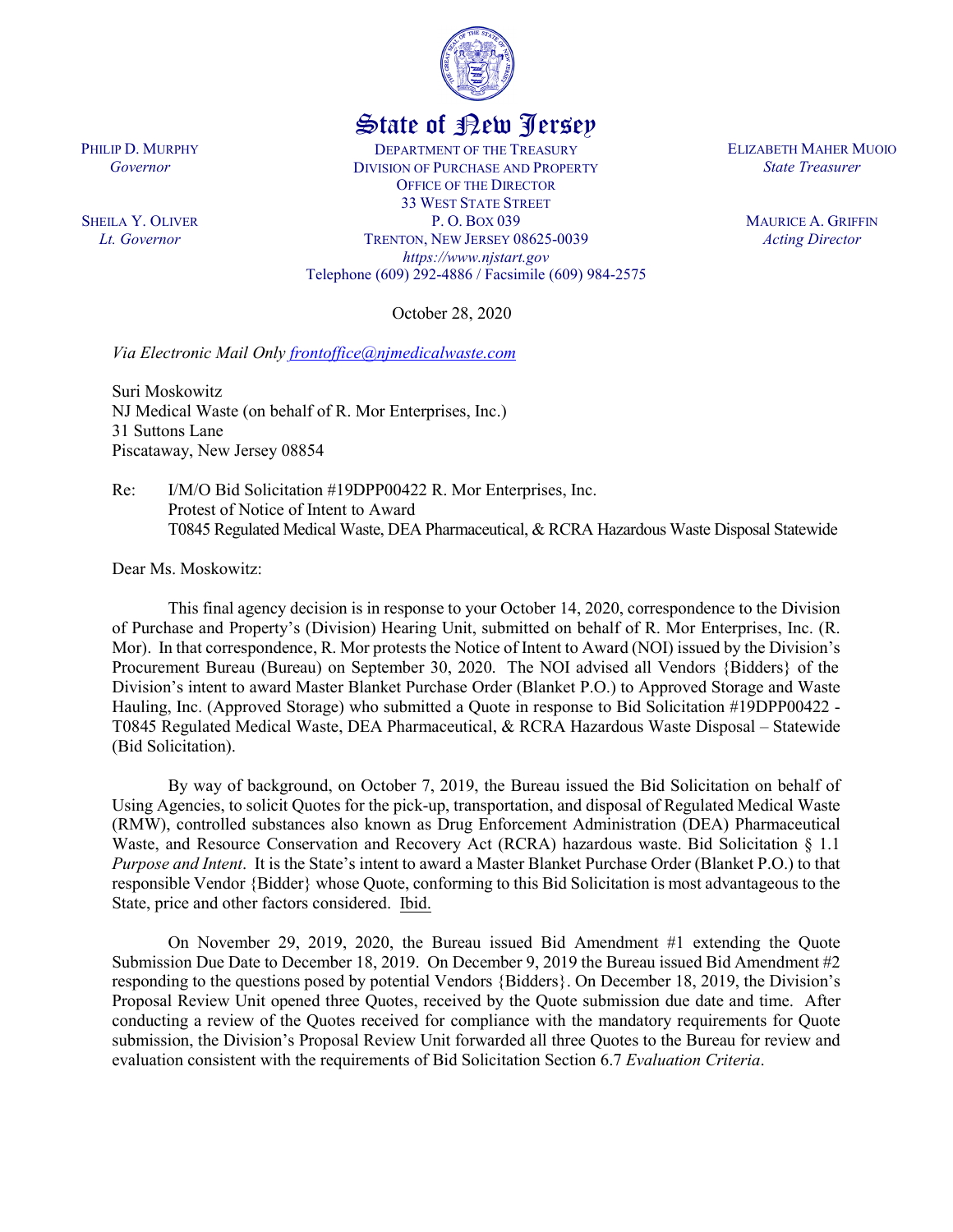R. Mor Enterprises, Inc. Bid Solicitation #19DPPP00422 Page 2 of 5

After the review and evaluation of all Quotes received in response to the Bid Solicitation was completed, the Bureau prepared a Recommendation Report which recommended a Blanket P.O. award to Approved Storage, whose Quote, conforming to the Bid Solicitation was most advantageous to the State, price and other factors considered.<sup>[1](#page-1-0)</sup> On September 30, 2020, the NOI was issued advising all Vendors {Bidders} that it was the State's intent to award a Blanket P.O. consistent with the Bureau's Recommendation Report dated September 8, 2020.

On October 14, 2020, the Division received R. Mor's protest challenging the intended Blanket P.O. award and, more specifically, the Bureau's determination that R. Mor's Quote was non-responsive. R. Mor. states in part:

> Per the terms of the RFQ, I recall that none of the work was allowed to be given to a subcontractor (3rd party) and therefore, we opted not to bid on the DEA waste removal. According to the award letter, Approved Storage is using a third party and therefore we feel that our denial is invalid.

> We work with a NJ Corporation that is licensed to haul and destroy DEA waste and would have submitted their information as part of our bid packet but based on your terms, did not.

[R. Mor Protest, pp. 1.]

l

In consideration of R. Mor's protest, I have reviewed the record of this procurement, including the Bid Solicitation, the submitted Quotes, the relevant statutes, regulations, and case law. This review of the record has provided me with the information necessary to determine the facts of this matter and to render an informed Final Agency Decision on the merits of the protest. I set forth herein the Division's Final Agency Decision.

First, the Price Sheet Instructions for the Bid Solicitation were clear:

The State-Supplied Price Sheet has been divided into 48 price lines. The Vendor {Bidder} must provide firm-fixed unit cost pricing for each year (Year 1, Year 2, and Year 3) of each price line. Failure to submit required pricing in all price lines will result in the Vendor's {Bidder's} Quote being deemed non-responsive and ineligible for award.

In the event that a Vendor {Bidder} using *NJSTART* to submit a Quote uploads a State-Supplied Price Sheet and completes the "Items" Tab in *NJSTART* (instead of entering a Unit Cost of \$1.00 as instructed), the State-Supplied Price Sheet will govern.

[Bid Solicitation Section 4.4.5.2 *State-Supplied Price Sheet Instructions* (Emphasis added).]

The relevant portions of the State-Supplied Price Sheet submitted by R. Mor with its Quote are shown below:

<span id="page-1-0"></span><sup>&</sup>lt;sup>1</sup> Approved Storage was also the only Vendor {Bidder} whose Quote was responsive to the requirements of this Bid Solicitation.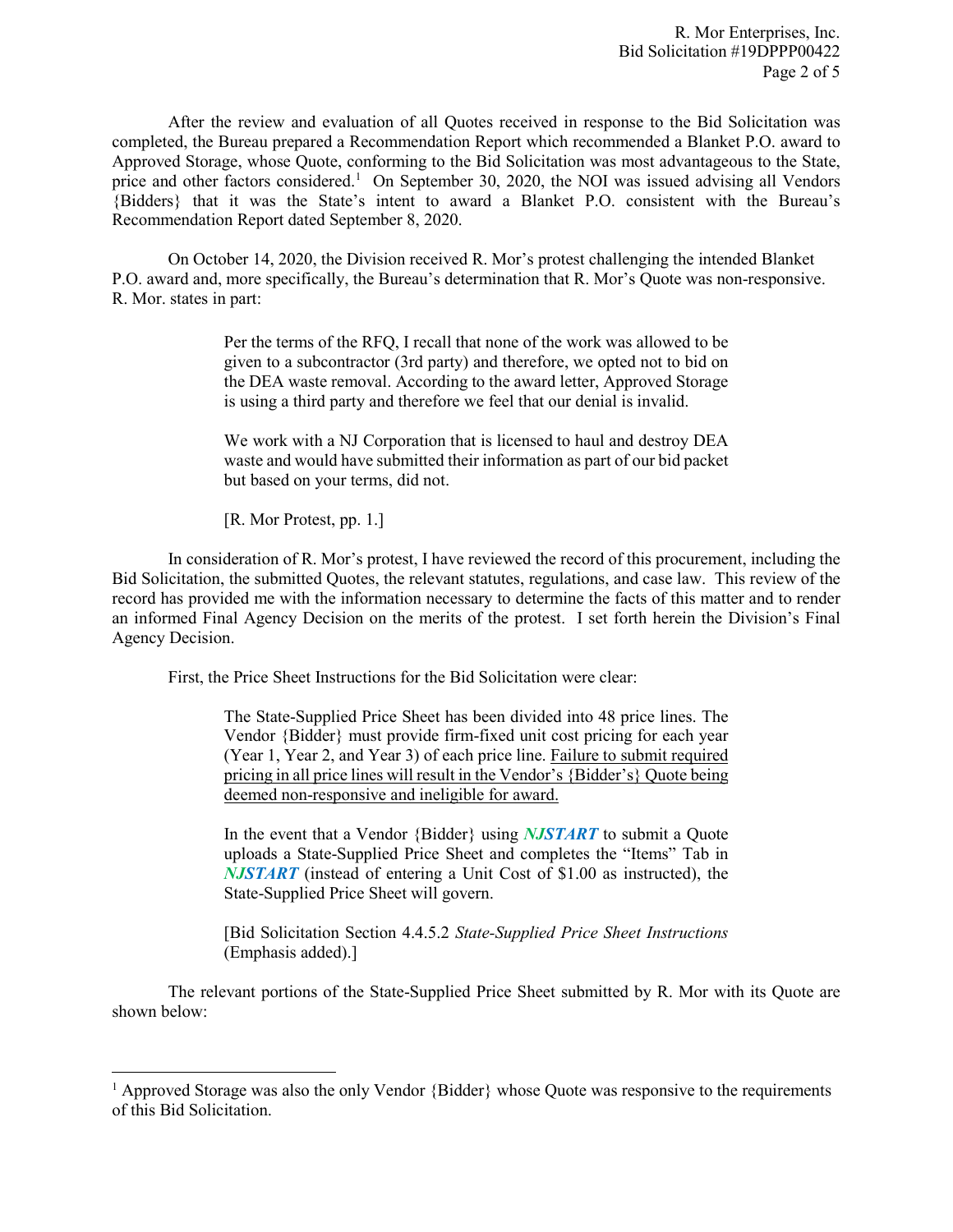| Line No. | <b>Item Description</b>                                                                                                                                                                                 | Estimated<br>Annual<br>Quantity* | Unit of<br>Measure | Year 1<br>Unit<br>÷<br>Unit<br>Unit<br>$\overline{\phantom{a}}$ | Year 2<br>Unit<br>$\overline{z}$<br>Unit<br>2<br>Unit<br>$\overline{2}$ | Year 3<br>Unit<br>CostYear CostYear CostYear<br>$\mathbf{3}$<br>Unit<br>CostYear CostYear CostYear<br>$\mathbf{x}$<br>Unit<br>CostYear CostYear CostYear<br>3<br>Unit Cost Unit Cost Unit Cost | Total<br>Estimated<br>tem Price For<br>3-Year Term |
|----------|---------------------------------------------------------------------------------------------------------------------------------------------------------------------------------------------------------|----------------------------------|--------------------|-----------------------------------------------------------------|-------------------------------------------------------------------------|------------------------------------------------------------------------------------------------------------------------------------------------------------------------------------------------|----------------------------------------------------|
| 39       | <b>ITEM DESCRIPTION:</b><br>Pickup of Regulated Medical Waste at Paramus Memorial Home ITEM<br>DESCRIPTION:<br>Pickup of Regulated Medical Waste at Paramus Memorial Home                               | 36                               | Per<br>Container   | \$22.50                                                         | \$22.50                                                                 | \$22.50                                                                                                                                                                                        | \$2,430.00                                         |
| 40       | <b>ITEM DESCRIPTION:</b><br>Emergency Pickup of Regulated Medical Waste at Paramus Memorial<br>Home ITEM DESCRIPTION:<br>Emergency Pickup of Regulated Medical Waste at Paramus Memorial<br>Home        | Ŧ                                | Per<br>Container   | \$22.50                                                         | \$22.50                                                                 | \$22.50                                                                                                                                                                                        | \$67.50                                            |
| 41       | TEM DESCRIPTION:<br>Pickup of Regulated Medical Waste at Vineland Memorial Home ITEM<br><b>DESCRIPTION:</b><br>Pickup of Requisted Medical Waste at Vineland Memorial Home                              | 36                               | Per<br>Container   | \$22.50                                                         | \$22.50                                                                 | \$22.50                                                                                                                                                                                        | \$2,430.00                                         |
| 42       | <b>TEM DESCRIPTION:</b><br>Emergency Pickup of Regulated Medical Waste at Vineland Memorial<br>Home ITEM DESCRIPTION:<br>Emergency Pickup of Regulated Medical Waste at Vineland Memorial<br>Home       | 1                                | Per<br>Container   | \$22.50                                                         | \$22.50                                                                 | \$22.50                                                                                                                                                                                        | \$67.50                                            |
| 43       | <b>ITEM DESCRIPTION:</b><br>Pickup of DEA Pharmaceutical Waste at Menio Park Memorial Home<br><b>ITEM DESCRIPTION:</b><br>Pickup of DEA Pharmaceutical Waste at Menio Park Memorial Home                | 4                                | Per<br>Container   | \$0.00                                                          | \$0.00                                                                  | \$0.00                                                                                                                                                                                         | \$0.00                                             |
| 44       | <b>TEM DESCRIPTION:</b><br>Emergancy Pickup of DEA Pharmaceutical Waste at Menio Park<br>Memorial Home ITEM DESCRIPTION:<br>Emergency Pickup of DEA Pharmaceutical Waste at Menio Park<br>Memorial Home | 1                                | Per<br>Container   | \$0.00                                                          | \$0.00                                                                  | \$0.00                                                                                                                                                                                         | Νh<br>\$0.00                                       |
| 45       | <b>TEM DESCRIPTION:</b><br>Ickup of DEA Pharmaceutical Waste at Paramus Memorial Home                                                                                                                   | 4                                | Per<br>Container   | \$0.00                                                          | \$0.00                                                                  | \$0.00                                                                                                                                                                                         | N/h<br>\$0.00                                      |
| 46       | <b>TEM DESCRIPTION:</b><br>Emergency Pickup of DEA Pharmaceutical Waste at Paramus Memorial<br>Home                                                                                                     | ٠                                | Per<br>Container   | \$0.00                                                          | \$0.00                                                                  | \$0.00                                                                                                                                                                                         | N/A<br>\$0.00                                      |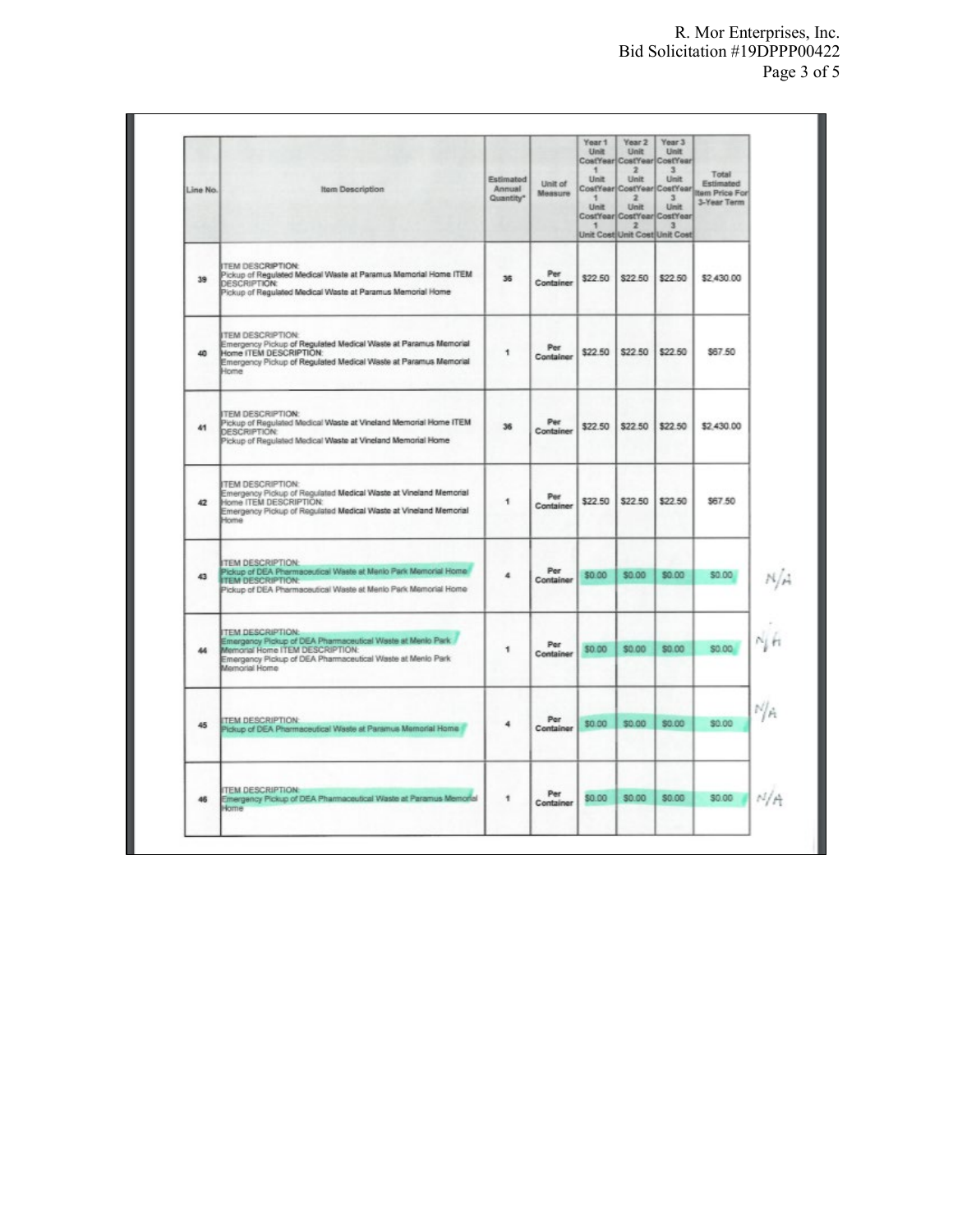

As shown in the screenshot above, R. Mor indicated a charge of "\$0.00" in response to price line 43-48*.* As part of its Quote evaluation, on January 24, 2020 the Bureau sent a clarification letter to R. Mor to confirm that R. Mor's submission of a \$0.00 price was not in error. R. Mor responded confirming that it was not bidding on the price lines for DEA Pharmaceutical Waste, and would have to add an additional subcontractor via a revised Quote to provide the services for price lines 43-48.

Thus, the Bureau determined that R. Mor's Quote was non-responsive, as R. Mor failed to provide pricing for all 48 price lines as required by the terms of the Bid Solicitation. Therefore, R. Mor was not eligible for a Blanket P.O. award. Furthermore, it would have been impermissible for the Bureau to allow R. Mor to submit a revised Quote, after Quote opening date, that included additional subcontractors pricing for price lines 43-48, as doing so would be contrary to the Court's holding in *In re Protest of Award of On-Line Games Prod. & Operation Servs. Contract*, Bid No. 95-X-20175, 279 N.J. Super. 566, 597 (App. Div. 1995). In *On-Line Games* the Appellate Division held that "in clarifying or elaborating on a proposal, a bidder explains or amplifies what is already there. In supplementing, changing or correcting a proposal, the bidder alters what is there. It is the alteration of the original proposal which was interdicted by the RFP".

Second, despite R. Mor's assertion in its protest, nothing in the Bid Solicitation prevented a Vendor {Bidder} from submitting a Quote that included the use of a subcontractor to carry out any portion of the contract work. In fact, Bid Solicitation Section 4.4.1.3 *Subcontractor Utilization Plan* specifically permitted a Vendor {Bidder} to submit a Quote that included subcontractors, and that section of the Bid Solicitation laid out instructions for doing so:

> Please note that the State of New Jersey will not be utilizing the "Subcontractor" Tab in *NJSTART*. Vendors {Bidders} intending to use a Subcontractor shall submit a Subcontractor Utilization Plan form. The Subcontractor Utilization Plan form is located on the [Division's website.](http://www.state.nj.us/treasury/purchase/forms.shtml)  Vendors {Bidders} may refer to the QRGs "Vendor Forms" and "Attaching Files" for instructions on submitting the forms required by this